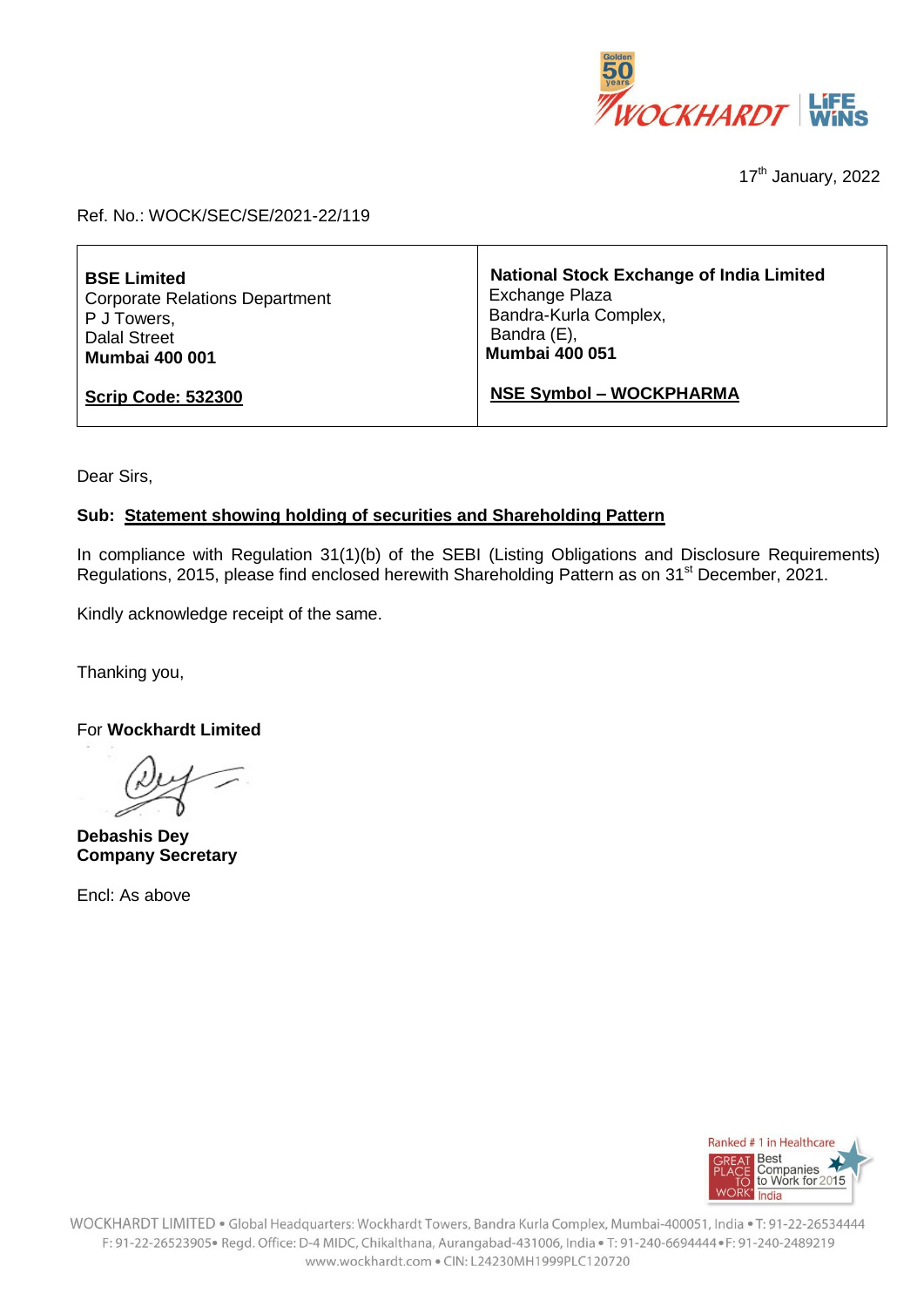| 1. |    | Name of Listed Entity: Wockhardt Limited                                                                                    |            |           |  |  |  |  |  |  |  |  |  |
|----|----|-----------------------------------------------------------------------------------------------------------------------------|------------|-----------|--|--|--|--|--|--|--|--|--|
| 2. |    | Scrip Code/Name of Scrip/Class of Security: 532300                                                                          |            |           |  |  |  |  |  |  |  |  |  |
| 3. |    | Share Holding Pattern Filed under: Reg. 31(1)(a)/Reg. 31(1)(b)/Reg.31(1)(c)                                                 |            |           |  |  |  |  |  |  |  |  |  |
|    | а. | If under $31(1)(b)$ then indicate the report for Quarter ending as on $31/12/2021$                                          |            |           |  |  |  |  |  |  |  |  |  |
|    | b. | If under $31(1)(c)$ then indicate date of allotment/extinguishment                                                          |            |           |  |  |  |  |  |  |  |  |  |
| 4. |    | Declaration: The Listed entity is required to submit the following declaration to the extent of submission of information:- |            |           |  |  |  |  |  |  |  |  |  |
|    |    |                                                                                                                             |            |           |  |  |  |  |  |  |  |  |  |
|    |    | <b>Particulars</b>                                                                                                          | Yes*       | $No*$     |  |  |  |  |  |  |  |  |  |
|    |    | Whether the Listed Entity has issued any partly paid up shares?                                                             |            | <b>No</b> |  |  |  |  |  |  |  |  |  |
|    |    | Whether the Listed Entity has issued any Convertible Securities or Warrants?                                                |            | No        |  |  |  |  |  |  |  |  |  |
|    |    | Whether the Listed Entity has any shares against which depository receipts are issued?                                      |            | No        |  |  |  |  |  |  |  |  |  |
|    |    | Whether the Listed Entity has any shares in locked-in?                                                                      |            | <b>No</b> |  |  |  |  |  |  |  |  |  |
|    |    | Whether any shares held by promoters are pledge or otherwise encumbered?                                                    | <b>Yes</b> |           |  |  |  |  |  |  |  |  |  |

**Wockhardt Limited**

## **Shareholding Pattern under Regulation 31 of SEBI (Listing Obligations and Disclosure Requirements) Regulations, 2015**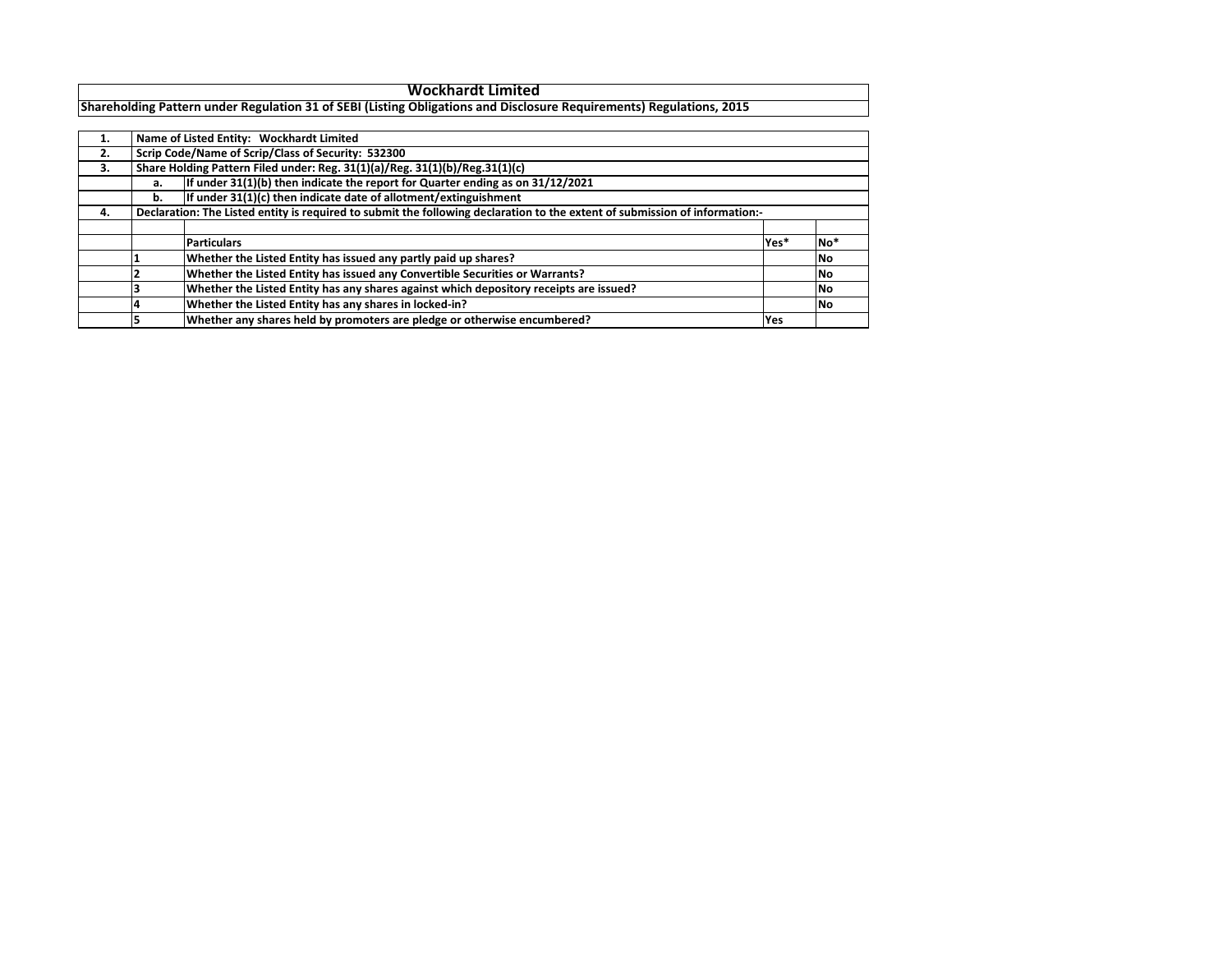|      | <b>Wockhardt Limited</b>                                    |              |                                 |             |                   |                          |                 |                      |                                            |              |           |                       |                          |                                              |               |                  |                    |                  |  |
|------|-------------------------------------------------------------|--------------|---------------------------------|-------------|-------------------|--------------------------|-----------------|----------------------|--------------------------------------------|--------------|-----------|-----------------------|--------------------------|----------------------------------------------|---------------|------------------|--------------------|------------------|--|
|      | Table I - Summary Statement holding of specified securities |              |                                 |             |                   |                          |                 |                      |                                            |              |           |                       |                          |                                              |               |                  |                    |                  |  |
|      |                                                             |              |                                 |             |                   |                          |                 |                      |                                            |              |           |                       |                          |                                              |               |                  |                    |                  |  |
|      |                                                             |              |                                 |             |                   |                          |                 |                      |                                            |              |           |                       |                          |                                              |               | Number of Shares |                    |                  |  |
|      |                                                             |              |                                 |             |                   |                          |                 |                      |                                            |              |           |                       |                          |                                              |               | pledged or       |                    |                  |  |
|      |                                                             |              |                                 |             |                   |                          |                 |                      | Number of Voting Rights held in each class |              |           |                       |                          | Shareholding   Number of Locked in otherwise |               |                  |                    |                  |  |
|      |                                                             |              |                                 |             |                   |                          |                 |                      | of securities                              |              |           |                       | , as a %                 | shares                                       |               | encumbered       |                    |                  |  |
|      |                                                             |              |                                 |             |                   |                          |                 |                      |                                            |              |           | <b>No. of Shares</b>  | assuming full            |                                              |               |                  |                    | Number           |  |
|      |                                                             |              |                                 |             |                   |                          | Shareholding    |                      |                                            |              |           | <b>Underlying</b>     | conversion of            |                                              |               |                  |                    | of equity        |  |
|      |                                                             |              |                                 |             |                   |                          | as a % of total | No of Voting Rights  |                                            |              |           | <b>Outstanding</b>    | convertible              |                                              |               |                  |                    | shares           |  |
|      |                                                             |              |                                 |             | No. of shares     |                          | no. of shares   |                      |                                            |              |           | convertible           | securities (as           |                                              | As a % of     |                  | As a % of  held in |                  |  |
|      |                                                             |              | No. of fully paid No. of Partly |             | underlying        |                          | Calculated as   |                      |                                            |              |           | Total as a securities | a percentage             |                                              | total         |                  | <b>Itotal</b>      | demateri         |  |
|      |                                                             | Nos. of      | up equity shares paid-up equity |             | <b>Depository</b> | Total nos. shares        | per SCRR,       |                      | Class eg:                                  |              | % of      | (including            | of diluted               |                                              | <b>Shares</b> |                  | <b>Shares</b>      | alised           |  |
|      | Category   Category of shareholder                          | shareholders | held                            | shares held | <b>Receipts</b>   | held                     | 1957)           | Class eg: $X \mid y$ |                                            | <b>Total</b> | $(A+B+C)$ | Warrants)             | share capital)   No. (a) |                                              | held(b)       | $No. (a)*$       | held(b)            | form             |  |
|      | (II)                                                        | (III)        | (IV)                            | (V)         | (VI)              | $(VII) = (IV)+(V)+(VII)$ | (VIII) As a %   |                      |                                            | (IX)         |           | (X)                   | $ (XI) = (VII)+(X)$      |                                              | (XII)         | (XIII)           |                    | (XIV)            |  |
| (A)  | <b>Promoter &amp; Promoter Group</b>                        |              | 74395342                        |             |                   | 74395342                 | 67.1344         | 74395342             |                                            | 74395342     | 67.1344   |                       | 67.1344                  |                                              |               | 0 35207000       |                    | 47.3241 74395342 |  |
| (B)  | <b>Public</b>                                               | 165257       | 36420161                        |             |                   | 36420161                 | 32.8656         | 36409861             |                                            | 36409861     | 32.8556   |                       | 32.8656                  |                                              |               | $0$ NA           | <b>NA</b>          | 35873662         |  |
| (C)  | <b>Non Promoter - Non Public</b>                            |              |                                 |             |                   |                          |                 |                      |                                            |              |           |                       |                          |                                              |               | $0$ NA           | <b>NA</b>          |                  |  |
| (C1) | <b>Shares Underlying DRs</b>                                |              |                                 |             |                   |                          |                 |                      |                                            |              |           |                       |                          |                                              |               | $0$ NA           | <b>NA</b>          |                  |  |
| (C2) | Shares Held By Employee Trust                               |              |                                 |             |                   |                          |                 |                      |                                            |              |           |                       |                          |                                              |               | $0$ NA           | <b>NA</b>          |                  |  |
|      | Total                                                       | 165270       | 110815503                       |             |                   | 110815503                |                 | 100 110805203        |                                            | 0110805203   | 99.99     |                       | 100                      |                                              |               | 0 35207000       | 31.7708            | $1.1E + 08$      |  |

\*Promoters have so far pledged total 31.77% of total share capital of the Company (comprising of 3,52,07,000 equity shares) on various dates. Total Pledge created during the quarter is 36,50,000 equity shares on various da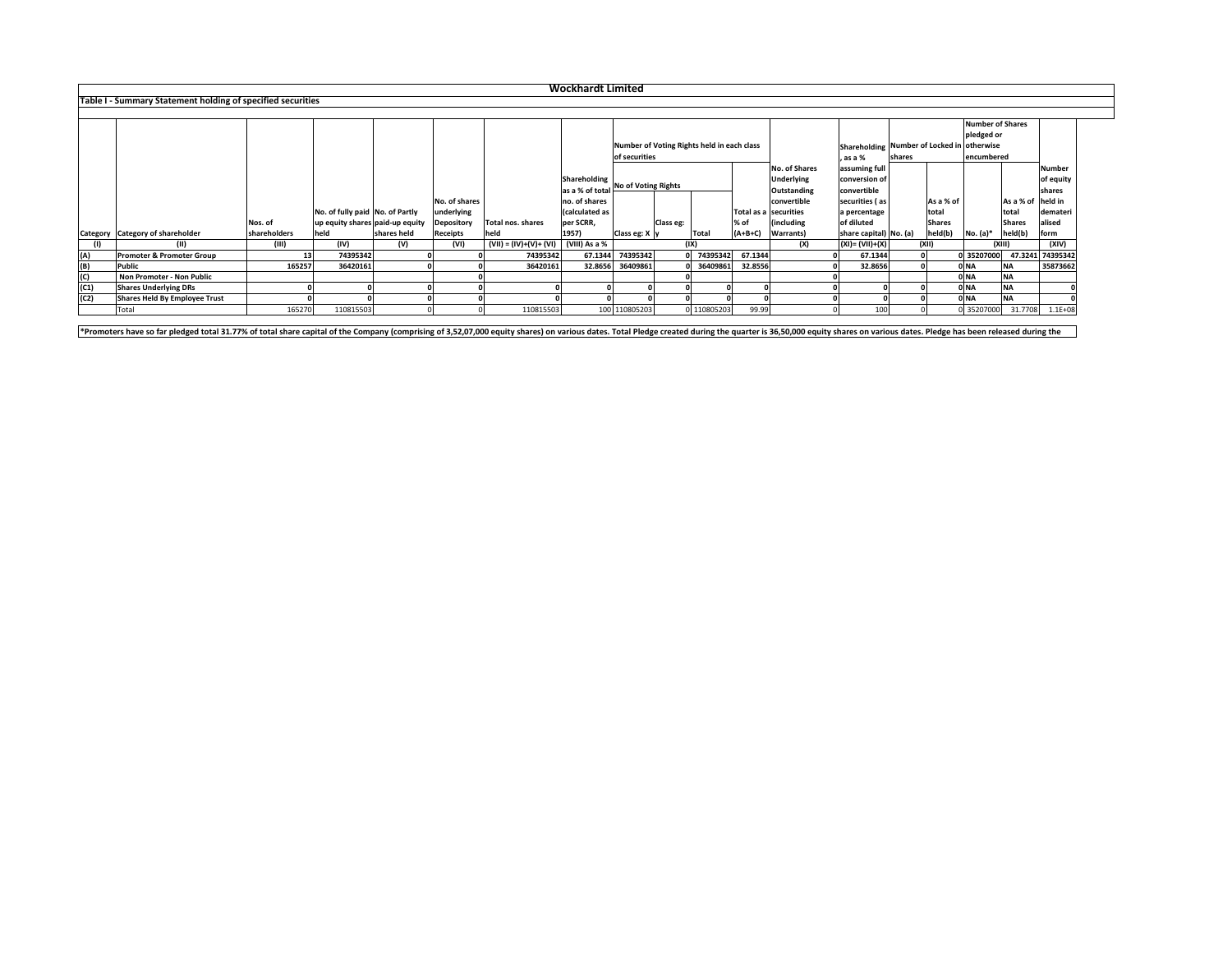1. Promoters have so far pledged total 31.77% of total share capital of the Company (comprising of 3,52,07,000 equity shares) on various dates. Total Pledge created during the quarter is 36,50,000 equity shares on various **the quarter on 98,000 equity shares on various dates.**

2. The shares appearing under Category "Any Other" "Promoters' Trust" are held by the said Companies in the capacity as a Trustee of Trusts i.e. Habil Khorakiwala Trust, Amalthea Discretionary Trust, Lysithea Discretionary **respectively.**

3. The shares appearing under Category "Any Other" "Partnership Firm" are held by the said Companies in capacity as a Trustee of respective Trusts being partner in Partnership Firms i.e. Humuza Consultants, Amalthea Consul **HNZ Consultants respectively.**

4. Ms. Zahabiya Khorakiwala, Dartmour Holdings Private Limited, Palanpur Holdings and Investments Private Limited and Khorakiwala Holdings and Investments Private Limited does not currently hold any equity share in the Com **of Promoter and Promoter Group of the Company and are accordingly disclosed with Nil holding in the shareholding pattern. They are also not considered in calculation of total number of shareholders.**

|                | <b>Wockhardt Limited</b>                                                             |                                                       |                  |                      |        |                    |            |                      |                                            |                   |                    |                |                 |                                 |                |                               |                         |               |                  |
|----------------|--------------------------------------------------------------------------------------|-------------------------------------------------------|------------------|----------------------|--------|--------------------|------------|----------------------|--------------------------------------------|-------------------|--------------------|----------------|-----------------|---------------------------------|----------------|-------------------------------|-------------------------|---------------|------------------|
|                | Table II - Statement showing shareholding pattern of the Promoter and Promoter Group |                                                       |                  |                      |        |                    |            |                      |                                            |                   |                    |                |                 |                                 |                |                               |                         |               |                  |
|                |                                                                                      |                                                       |                  |                      |        |                    |            |                      |                                            |                   |                    |                |                 |                                 |                |                               |                         |               |                  |
|                |                                                                                      |                                                       |                  |                      |        |                    |            |                      |                                            |                   |                    |                | <b>Shares</b>   |                                 |                |                               | Number of Shares        |               |                  |
|                |                                                                                      |                                                       |                  |                      |        |                    |            | Sharehold            |                                            |                   |                    |                | Underlyin %     | $\ln g$ , as a                  |                |                               | pledged or              |               |                  |
|                |                                                                                      |                                                       |                  |                      |        |                    |            | ing %                | Number of Voting Rights held in each class |                   |                    |                |                 | lassuming                       |                | Number of Locked in otherwise |                         |               | <b>Number</b>    |
|                |                                                                                      |                                                       |                  |                      |        | No. of             |            | calculate            | of securities                              |                   |                    |                | Outstandi full  |                                 | <b>Ishares</b> |                               | encumbered              |               | of equity        |
|                |                                                                                      |                                                       |                  | No. of               | Partly | <b>shares</b>      |            | d as per             |                                            |                   |                    |                | ng              | conversio                       |                |                               |                         |               | shares           |
|                |                                                                                      |                                                       |                  | fully paid   paid-up |        | underlyin          |            | SCRR,                |                                            |                   |                    |                | convertibl n of |                                 |                | As a % of                     |                         | As a % of     | held in          |
|                |                                                                                      |                                                       | Nos. of          | up equity equity     |        |                    |            | Total nos. 1957 As a | <b>No of Voting Rights</b>                 |                   |                    | Total as a  e∣ |                 | convertib                       |                | total                         |                         | total         | demateri         |
|                |                                                                                      |                                                       | sharehold shares |                      | shares | Depositor   shares |            | % of                 | Class eg:                                  |                   |                    | % of           | securities e    |                                 |                | <b>Shares</b>                 |                         | <b>Shares</b> | alised           |
|                | <b>Category &amp; Name of the shareholders</b>                                       | <b>Entity Type</b>                                    | ers              | held                 | held   | y Receipts held    |            | $(A+B+C2)$  X        |                                            | Class eg: y Total |                    | $(A+B+C)$      |                 | (including securities   No. (a) |                | held(b)                       | $\vert$ No. (a) $\vert$ | held(b)       | form             |
|                | (1)                                                                                  |                                                       | (III)            | (IV)                 | (V)    | (VI)               | $(VII) =$  | (VIII) As a          |                                            |                   | (IX)               |                | (X)             | $(XI) =$                        |                | (XII)                         |                         | (XIII)        | (XIV)            |
|                | Indian                                                                               |                                                       |                  |                      |        |                    |            |                      |                                            |                   |                    |                |                 |                                 |                |                               |                         |               |                  |
| (a)            | <b>Individuals / Hindu Undivided Family</b>                                          |                                                       |                  | 906091               |        |                    | 906091     | 0.8177               | 906091                                     |                   | 906091             | 0.8177         |                 | 0.8177                          |                |                               |                         |               | 906091           |
|                | Habil F Khorakiwala                                                                  | Promoters                                             |                  | 459451               |        |                    | 459451     | 0.4146               | 459451                                     |                   | 45945              | 0.4146         |                 | 0.4146                          |                |                               |                         |               | 459451           |
|                | Murtaza Habil Khorakiwala                                                            | Promoters                                             |                  | 226200               |        |                    | 226200     | 0.2041               | 226200                                     |                   | 226200             | 0.2041         |                 | 0.2041                          |                |                               |                         |               | 226200           |
|                | Huzaifa Habil Khorakiwala                                                            | Promoters                                             |                  | 216000               |        |                    | 216000     | 0.1949               | 216000                                     |                   | 216000             | 0.1949         |                 | 0.1949                          |                |                               |                         |               | 216000           |
|                | Nafisa Habil Khorakiwala                                                             | Promoters                                             |                  | 2640                 |        |                    | 2640       | 0.0024               | 2640                                       |                   | 2640               | 0.0024         |                 | 0.0024                          |                |                               |                         |               | 2640             |
|                | Miqdad H Khorakiwala                                                                 | Promoters                                             |                  | 1800                 |        |                    | 1800       | 0.0016               | 1800                                       |                   | 1800               | 0.0016         |                 | 0.0016                          |                |                               |                         |               | 1800             |
|                | Zahabiya Khorakiwala                                                                 | Promoters                                             |                  |                      |        |                    |            |                      |                                            |                   |                    |                |                 |                                 |                |                               |                         |               |                  |
| (b)            | <b>Central Government / State Government(s)</b>                                      |                                                       |                  |                      |        |                    |            |                      |                                            |                   |                    |                |                 |                                 |                |                               |                         |               |                  |
| (c)            | <b>Financial Institutions / Banks</b>                                                |                                                       |                  |                      |        |                    |            |                      |                                            |                   |                    |                |                 |                                 |                |                               |                         |               |                  |
| (d)            | Any Other (Specify)                                                                  |                                                       |                  | 73489251             |        |                    | 73489251   | 66.3168              | 73489251                                   |                   | 0 73489251         | 66.3168        |                 | 66.3168                         |                |                               | 0 35207000              | 47.9077       | 73489251         |
|                | Promoter Trust <sup>2</sup>                                                          |                                                       |                  | 4193294              |        |                    | 4193294    | 3.784                | 4193294                                    |                   | 4193294            | 3.784          |                 | 3.784                           |                |                               |                         |               | 4193294          |
|                | Themisto Trustee Company Private Limited                                             | <b>Promoter Group Entity</b>                          |                  | 2300000              |        |                    | 2300000    | 2.0755               | 2300000                                    |                   | 2300000            | 2.0755         |                 | 2.0755                          |                |                               |                         |               | 2300000          |
|                |                                                                                      |                                                       |                  | 720578               |        |                    | 720578     | 0.6503               | 720578                                     |                   | 720578             | 0.6503         |                 | 0.6503                          |                |                               |                         |               | 720578           |
|                | Callirhoe Trustee Company Private Limited<br>Ananke Trustee Company Private Limited  | Promoter Group Entity<br><b>Promoter Group Entity</b> |                  | 672716               |        |                    | 672716     | 0.6071               | 672716                                     |                   | 672716             | 0.6071         |                 | 0.6071                          |                |                               |                         |               | 672716           |
|                | Pasithee Trustee Company Private Limited                                             | <b>Promoter Group Entity</b>                          |                  | 500000               |        |                    | 500000     | 0.4512               | 500000                                     |                   | 500000             | 0.4512         |                 | 0.4512                          |                |                               |                         |               | 500000           |
|                |                                                                                      |                                                       |                  |                      |        |                    |            |                      |                                            |                   |                    |                |                 |                                 |                |                               |                         |               |                  |
|                | Partnership Firm <sup>3</sup>                                                        |                                                       |                  | 69295957             |        |                    | 0 69295957 |                      | 62.5327 69295957                           |                   | 0 69295957         | 62.5327        |                 | 62.5327                         |                |                               | 0 35207000              |               | 50.8067 69295957 |
|                | Themisto Trustee Company Private Limited                                             | <b>Promoter Group Entity</b>                          |                  | 59495957             |        |                    | 059495957  |                      | 53.6892 59495957                           |                   | 059495957          | 53.6892        |                 | 53.6892                         |                |                               | 0 35207000              |               | 59.1754 59495957 |
|                | Pasithee Trustee Company Private Limited                                             | <b>Promoter Group Entity</b>                          |                  | 3400000              |        |                    | 3400000    | 3.0682               | 3400000                                    |                   | 3400000            | 3.0682         |                 | 3.0682                          |                |                               |                         |               | 3400000          |
|                | Ananke Trustee Company Private Limited                                               | <b>Promoter Group Entity</b>                          |                  | 3200000              |        |                    | 3200000    | 2.8877               | 3200000                                    |                   | 3200000            | 2.8877         |                 | 2.8877                          |                |                               |                         |               | 3200000          |
|                | Callirhoe Trustee Company Private Limited                                            | <b>Promoter Group Entity</b>                          |                  | 3200000              |        |                    | 3200000    | 2.8877               | 3200000                                    |                   | 3200000            | 2.8877         |                 | 2.8877                          |                |                               |                         |               | 3200000          |
|                | Bodies Corporate <sup>4</sup>                                                        |                                                       |                  |                      |        |                    |            |                      |                                            |                   |                    |                |                 |                                 |                |                               |                         |               |                  |
|                | Dartmour Holdings Private Limited                                                    | <b>Promoter Group Entity</b>                          |                  | $\Omega$             |        |                    |            |                      |                                            |                   |                    |                |                 |                                 |                |                               |                         |               |                  |
|                | Palanpur Holdings and Investments Private Limited                                    | <b>Promoter Group Entity</b>                          |                  | $\Omega$             |        |                    |            |                      |                                            |                   |                    |                |                 |                                 |                |                               |                         |               |                  |
|                | Khorakiwala Holdings and Investments Private Limited                                 | <b>Promoter Group Entity</b>                          |                  |                      |        |                    |            |                      |                                            |                   |                    |                |                 |                                 |                |                               |                         |               |                  |
|                | Sub Total (A)(1)                                                                     |                                                       |                  | 13 74395342          |        |                    | 0 74395342 |                      | 67.1344 74395342                           |                   | 0 74395342         | 67.1344        |                 | 67.1344                         |                |                               | 0 35207000              |               | 47.3242 74395342 |
|                | Foreign                                                                              |                                                       |                  |                      |        |                    |            |                      |                                            |                   |                    |                |                 |                                 |                |                               |                         |               |                  |
|                | Individuals (Non-Resident Individuals / Foreign                                      |                                                       |                  |                      |        |                    |            |                      |                                            |                   |                    |                |                 |                                 |                |                               |                         |               |                  |
| (a)            | Individuals)                                                                         |                                                       |                  |                      |        |                    |            |                      |                                            |                   |                    |                |                 |                                 |                |                               |                         |               |                  |
| (b)            | Government                                                                           |                                                       |                  |                      |        |                    |            |                      |                                            |                   |                    |                |                 |                                 |                |                               |                         |               |                  |
| $\overline{c}$ | <b>Institutions</b>                                                                  |                                                       |                  |                      |        |                    |            |                      |                                            |                   |                    |                |                 |                                 |                |                               |                         |               |                  |
| (d)            | <b>Foreign Portfolio Investor</b>                                                    |                                                       |                  |                      |        |                    |            |                      |                                            |                   |                    |                |                 |                                 |                |                               |                         |               |                  |
| (e)            | Any Other (Specify)                                                                  |                                                       |                  |                      |        |                    |            |                      |                                            |                   |                    |                |                 |                                 |                |                               |                         |               |                  |
|                | Sub Total (A)(2)                                                                     |                                                       |                  |                      |        |                    |            |                      |                                            |                   |                    |                |                 |                                 |                |                               |                         |               | $\Omega$         |
|                | Total Shareholding Of Promoter And Promoter Group (A)=                               |                                                       |                  |                      |        |                    |            |                      |                                            |                   |                    |                |                 |                                 |                |                               |                         |               |                  |
|                | $(A)(1)+(A)(2)$                                                                      |                                                       |                  | 13 74395342          |        |                    | 0 74395342 |                      | 67.1344 74395342                           |                   | 0 74395342 67.1344 |                | 0               | 67.1344                         |                |                               | 0 35207000              |               | 47.3242 74395342 |

**Note :**

**(1) PAN would not be displayed on website of Stock Exchange(s)** 

**(2) The term 'Encumbrance' has the same meaning as assigned under regulation 28(3) of SEBI (Substantial Acquisition of Shares and Takeovers) Regulations, 2011.**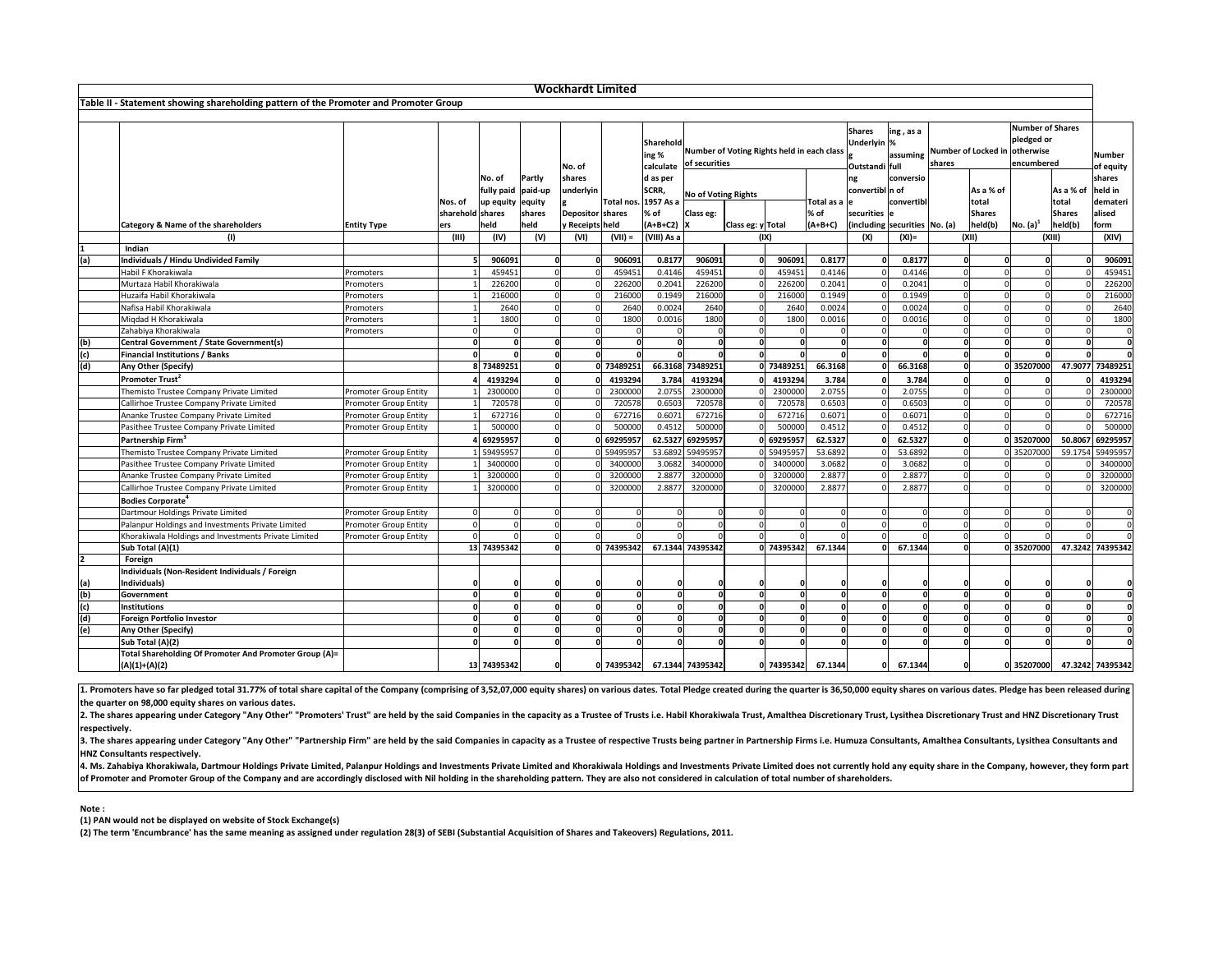|                         |                                                                              |                  | <b>Wockhardt Limited</b> |              |                  |              |                    |                                                                        |                   |            |               |                                       |                                                  |   |                                                                                               |           |               |               |
|-------------------------|------------------------------------------------------------------------------|------------------|--------------------------|--------------|------------------|--------------|--------------------|------------------------------------------------------------------------|-------------------|------------|---------------|---------------------------------------|--------------------------------------------------|---|-----------------------------------------------------------------------------------------------|-----------|---------------|---------------|
|                         | Table III - Statement showing shareholding pattern of the Public shareholder |                  |                          |              |                  |              |                    |                                                                        |                   |            |               |                                       |                                                  |   |                                                                                               |           |               |               |
|                         |                                                                              |                  |                          |              |                  |              |                    |                                                                        |                   |            |               |                                       |                                                  |   |                                                                                               |           |               |               |
|                         |                                                                              |                  |                          |              | No. of           |              | Sharehold<br>ing % | Number of Voting Rights held in each class<br>calculated of securities |                   |            |               | <b>Shares</b>                         | $\ln g$ , as a<br>Underlyin  %<br>Outstandi full |   | <b>Number of Shares</b><br>assuming Number of Locked in<br>pledged or otherwise<br>encumbered |           |               | <b>Number</b> |
|                         |                                                                              |                  | No. of                   | Partly       | shares           |              | as per             |                                                                        |                   |            |               | ng                                    | conversio                                        |   |                                                                                               |           |               | of equity     |
|                         |                                                                              |                  | fully paid paid-up       |              | underlyin        |              | SCRR,              | No of Voting Rights                                                    |                   |            |               | convertibl n of                       |                                                  |   | As a % of                                                                                     |           | As a % of     | shares        |
|                         |                                                                              | Nos. of          | up equity  equity        |              |                  | Total nos.   | 1957 As a          |                                                                        |                   |            | Total as a le |                                       | convertibl                                       |   | total                                                                                         |           | total         | held in       |
|                         |                                                                              | sharehold shares |                          | shares       | Depositor shares |              | % of               | Class eg:                                                              |                   |            | % of          | securities e                          |                                                  |   | <b>Shares</b>                                                                                 |           | <b>Shares</b> | demateria     |
|                         | <b>Category &amp; Name of the shareholders</b>                               | ers              | held                     | held         | y Receipts held  |              | $(A+B+C2)$  X      |                                                                        | Class eg: y Total |            | $(A+B+C)$     | $ $ (including securities $ No. (a) $ |                                                  |   | held(b)                                                                                       | No. (a)   | held(b)       | lised form    |
|                         | (1)                                                                          | (III)            | (IV)                     | (V)          | (VI)             | $(VII) =$    | (VIII) As a        |                                                                        |                   | (IX)       |               | (X)                                   | $(XI) =$                                         |   | (XII)                                                                                         |           | (XIII)        | (XIV)         |
|                         | <b>Institutions</b>                                                          |                  |                          |              |                  |              |                    |                                                                        |                   |            |               |                                       |                                                  |   |                                                                                               |           |               |               |
| (a)                     | <b>Mutual Fund</b>                                                           |                  | 29364                    | $\mathbf{0}$ |                  | 29364        | 0.0265             | 29364                                                                  | Οl                | 29364      | 0.0265        | 0l                                    | 0.0265                                           |   |                                                                                               | $0$ NA    | <b>NA</b>     | 29364         |
| $\frac{(b)}{(c)}$       | <b>Venture Capital Funds</b>                                                 |                  |                          | $\Omega$     |                  | n            | $\Omega$           |                                                                        | 0                 | $\Omega$   |               | 0                                     |                                                  |   |                                                                                               | 0 NA      | <b>NA</b>     | 0l            |
|                         | <b>Alternate Investment Funds</b>                                            |                  | 64320                    | $\Omega$     |                  | 64320        | 0.058              | 64320                                                                  | 0l                | 64320      | 0.058         | 0                                     | 0.058                                            |   |                                                                                               | $0$ NA    | <b>NA</b>     | 64320         |
| (d)                     | <b>Foreign Venture Capital Investors</b>                                     |                  |                          |              |                  |              | $\Omega$           |                                                                        |                   | $\Omega$   |               |                                       |                                                  |   |                                                                                               | 0 NA      | <b>NA</b>     | 0             |
|                         | Foreign Portfolio Investor                                                   | 76               | 3258832                  | $\Omega$     |                  | 3258832      | 2.9408             | 3258832                                                                |                   | 3258832    | 2.9408        | 0l                                    | 2.9408                                           |   |                                                                                               | 0 NA      | <b>NA</b>     | 3257632       |
| $\frac{e}{f}$           | <b>Financial Institutions / Banks</b>                                        |                  | 830                      |              |                  | 830          | 0.0007             | 830                                                                    |                   | 830        | 0.0007        |                                       | 0.0007                                           |   |                                                                                               | 0 NA      | <b>NA</b>     | 330           |
|                         | <b>Insurance Companies</b>                                                   |                  | 1475                     |              |                  | 1475         | 0.0013             | 1475                                                                   | $\Omega$          | 1475       | 0.0013        |                                       | 0.0013                                           |   |                                                                                               | $0$ NA    | <b>NA</b>     | 75            |
| $\frac{g}{h}$           | <b>Provident Funds/ Pension Funds</b>                                        |                  |                          |              |                  |              |                    |                                                                        |                   |            |               |                                       |                                                  |   |                                                                                               | $0$ NA    | <b>NA</b>     | 0             |
| (i)                     | Any Other (Specify)                                                          |                  | 10200                    | $\Omega$     |                  | 10200        | 0.0092             | 10200                                                                  | ΩI                | 10200      | 0.0092        | ΩI                                    | 0.0092                                           |   |                                                                                               | 0 NA      | <b>NA</b>     | 10200         |
|                         | <b>Foreign Bank</b>                                                          |                  | 10200                    | $\Omega$     |                  | 10200        | 0.0092             | 10200                                                                  | <sup>0</sup>      | 10200      | 0.0092        | ΩI                                    | 0.0092                                           |   |                                                                                               | 0 NA      | <b>NA</b>     | 10200         |
|                         | Sub Total (B)(1)                                                             | 92               | 3365021                  |              |                  | 3365021      | 3.0366             | 3365021                                                                |                   | 3365021    | 3.0366        |                                       | 3.0366                                           |   |                                                                                               | 0 NA      | <b>NA</b>     | 3361921       |
|                         | Central Government/ State Government(s)/                                     |                  |                          |              |                  |              |                    |                                                                        |                   |            |               |                                       |                                                  |   |                                                                                               |           |               |               |
| $\overline{\mathbf{2}}$ | <b>President of India</b>                                                    |                  |                          |              |                  |              |                    |                                                                        |                   |            |               |                                       |                                                  |   |                                                                                               |           |               |               |
|                         | Sub Total (B)(2)                                                             |                  | $\Omega$                 | $\Omega$     |                  | <sup>n</sup> | $\Omega$           |                                                                        | Οl                | $\Omega$   |               | 0I                                    |                                                  |   |                                                                                               | $0$ NA    | <b>NA</b>     |               |
|                         | <b>Non-Institutions</b>                                                      |                  |                          |              |                  |              |                    |                                                                        |                   |            |               |                                       |                                                  |   |                                                                                               |           |               |               |
| (a)                     | <b>Individuals</b>                                                           |                  | $\Omega$                 | $\mathbf 0$  |                  |              |                    |                                                                        |                   |            |               |                                       |                                                  |   |                                                                                               | <b>NA</b> | <b>NA</b>     |               |
|                         | . Individual shareholders holding nominal share                              |                  |                          |              |                  |              |                    |                                                                        |                   |            |               |                                       |                                                  |   |                                                                                               |           |               |               |
|                         | capital up to Rs. 2 lakhs.                                                   |                  | 158603 24047222          | 0l           |                  | 0 24047222   |                    | 21.7002 24047222                                                       |                   | 0 24047222 | 21.7002       | 0 I                                   | 21.7002                                          | 0 |                                                                                               | $0$ NA    | <b>NA</b>     | 23510723      |
|                         | ii. Individual shareholders holding nominal                                  |                  |                          |              |                  |              |                    |                                                                        |                   |            |               |                                       |                                                  |   |                                                                                               |           |               |               |
|                         | share capital in excess of Rs. 2 lakhs.                                      | <b>20</b>        | 4753566                  |              |                  | 4753566      | 4.2896             | 4753566                                                                |                   | 4753566    | 4.2896        | Οl                                    | 4.2896                                           |   |                                                                                               | 0 NA      | <b>NA</b>     | 4753566       |
|                         | Jhunjhunwala Rakesh Radheshyam                                               |                  | 2500005                  |              |                  | 2500005      | 2.256              | 2500005                                                                |                   | 2500005    | 2.256         |                                       | 2.256                                            |   |                                                                                               | $0$ NA    | <b>NA</b>     | 2500005       |
| (b)                     | <b>NBFCs registered with RBI</b>                                             |                  | 546                      |              |                  | 546          | 0.0005             | 546                                                                    |                   | 546        | 0.0005        | 0I                                    | 0.0005                                           |   |                                                                                               | 0 NA      | <b>NA</b>     | 546           |
|                         | <b>Trust Employee</b>                                                        |                  |                          |              |                  |              |                    |                                                                        |                   |            |               |                                       |                                                  |   |                                                                                               | 0 NA      | <b>NA</b>     |               |
|                         | <b>Overseas Depositories (holding DRs) (balancing</b>                        |                  |                          |              |                  |              |                    |                                                                        |                   |            |               |                                       |                                                  |   |                                                                                               |           |               |               |
|                         | figure)                                                                      |                  |                          |              |                  |              |                    |                                                                        |                   |            |               |                                       |                                                  |   |                                                                                               | 0 NA      | <b>NA</b>     | Οl            |
| (d)<br>(c)              | Any Other (Specify)                                                          | 6541             | 4253806                  |              |                  | 4253806      | 3.8386             | 4243506                                                                |                   | 4243506    | 3.8293        | 0l                                    | 3.8386                                           |   |                                                                                               | 0 NA      | <b>NA</b>     | 4246906       |
|                         | <b>IEPF</b>                                                                  |                  | 197798                   |              |                  | 197798       | 0.1785             | 197798                                                                 |                   | 197798     | 0.1785        |                                       | 0.1785                                           |   |                                                                                               | 0 NA      | <b>NA</b>     | 197798        |
|                         | <b>Trusts</b>                                                                |                  | 1115                     |              |                  | 1115         | 0.001              | 1115                                                                   | ΩI                | 1115       | 0.001         | 0                                     | 0.001                                            |   |                                                                                               | 0 NA      | <b>NA</b>     | 1115          |
|                         | <b>Hindu Undivided Family</b>                                                | 3375             | 1079628                  |              |                  | 1079628      | 0.9743             | 1079628                                                                |                   | 1079628    | 0.9743        |                                       | 0.9743                                           |   |                                                                                               | $0$ NA    | <b>NA</b>     | 1079228       |
|                         | Non Resident Indians (Non Repat)*                                            | 784              | 250358                   |              |                  | 250358       | 0.2259             | 250358                                                                 |                   | 250358     | 0.2259        | 0l                                    | 0.2259                                           |   |                                                                                               | 0 NA      | <b>NA</b>     | 247958        |
|                         | <b>Other Directors / Relatives</b>                                           |                  | 11000                    |              |                  | 11000        | 0.0099             | 11000                                                                  |                   | 11000      | 0.0099        | 0l                                    | 0.0099                                           |   |                                                                                               | 0 NA      | <b>NA</b>     | 11000         |
|                         | Non Resident Indians (Repat)*                                                | 1520             | 1026510                  |              |                  | 1026510      | 0.9263             | 1026510                                                                |                   | 1026510    | 0.9263        |                                       | 0.9263                                           |   |                                                                                               | 0 NA      | <b>NA</b>     | 1024710       |
|                         | <b>Body Corp-Ltd Liability Partnership</b>                                   | 39               | 61042                    |              |                  | 61042        | 0.0551             | 61042                                                                  |                   | 61042      | 0.0551        |                                       | 0.0551                                           |   |                                                                                               | $0$ NA    | <b>NA</b>     | 61042         |
|                         | <b>Unclaimed Shares</b>                                                      |                  | 10300                    |              |                  | 10300        | 0.0093             |                                                                        |                   |            |               |                                       | 0.0093                                           |   |                                                                                               | 0 NA      | <b>NA</b>     | 10300         |
|                         | <b>Clearing Member</b>                                                       | 162              | 346898                   |              |                  | 346898       | 0.313              | 346898                                                                 |                   | 346898     | 0.313         | 0l                                    | 0.313                                            |   |                                                                                               | 0 NA      | <b>NA</b>     | 346898        |
|                         | <b>Bodies Corporate</b>                                                      | 652              | 1269157                  |              |                  | 1269157      | 1.1453             | 1269157                                                                |                   | 1269157    | 1.1453        | 0l                                    | 1.1453                                           |   |                                                                                               | 0 NA      | <b>NA</b>     | 1266857       |
|                         | Sub Total (B)(3)                                                             |                  | 165165 33055140          |              |                  | 33055140     |                    | 29.829 33044840                                                        |                   | 33044840   | 29.819        |                                       | 29.829                                           |   |                                                                                               | 0 NA      | <b>NA</b>     | 32511741      |
|                         | <b>Total Public Shareholding (B)=</b>                                        |                  |                          |              |                  |              |                    |                                                                        |                   |            |               |                                       |                                                  |   |                                                                                               |           |               |               |
|                         | $(B)(1)+(B)(2)+(B)(3)$                                                       |                  | 165257 36420161          | 0l           |                  | 0 36420161   |                    | 32.8656 36409861                                                       |                   | 0 36409861 | 32.8556       | 0 I                                   | 32.8656                                          |   |                                                                                               | 0 NA      | <b>NA</b>     | 35873662      |

**(2) The above format needs to disclose name of all holders holding more than 1% of total number of shares**

**(3) W.r.t. the information pertaining to Depository Receipts, the same may be disclosed in the respective columns to the extent information available and the balance to be disclosed as held by custodian.**

| 54<br>10300 |  |
|-------------|--|

**Details of Shares which remain unclaimed may be given hear along with details such as number of shareholders, outstanding shares held in demat/unclaimed suspense account, voting rights which are frozen etc.**

**Note :**

**(1) PAN would not be displayed on website of Stock Exchange(s).** 

**\*2,50,358 nos. of Equity shares fall under the category of Non Resident Indians (Non Repat) and 10,26,510 nos. of Equity shares fall under the category of Non Resident Indians (Repat).**

**Details of the shareholders acting as persons in Concert including their Shareholding (No. and %):**

**No. of shareholders**